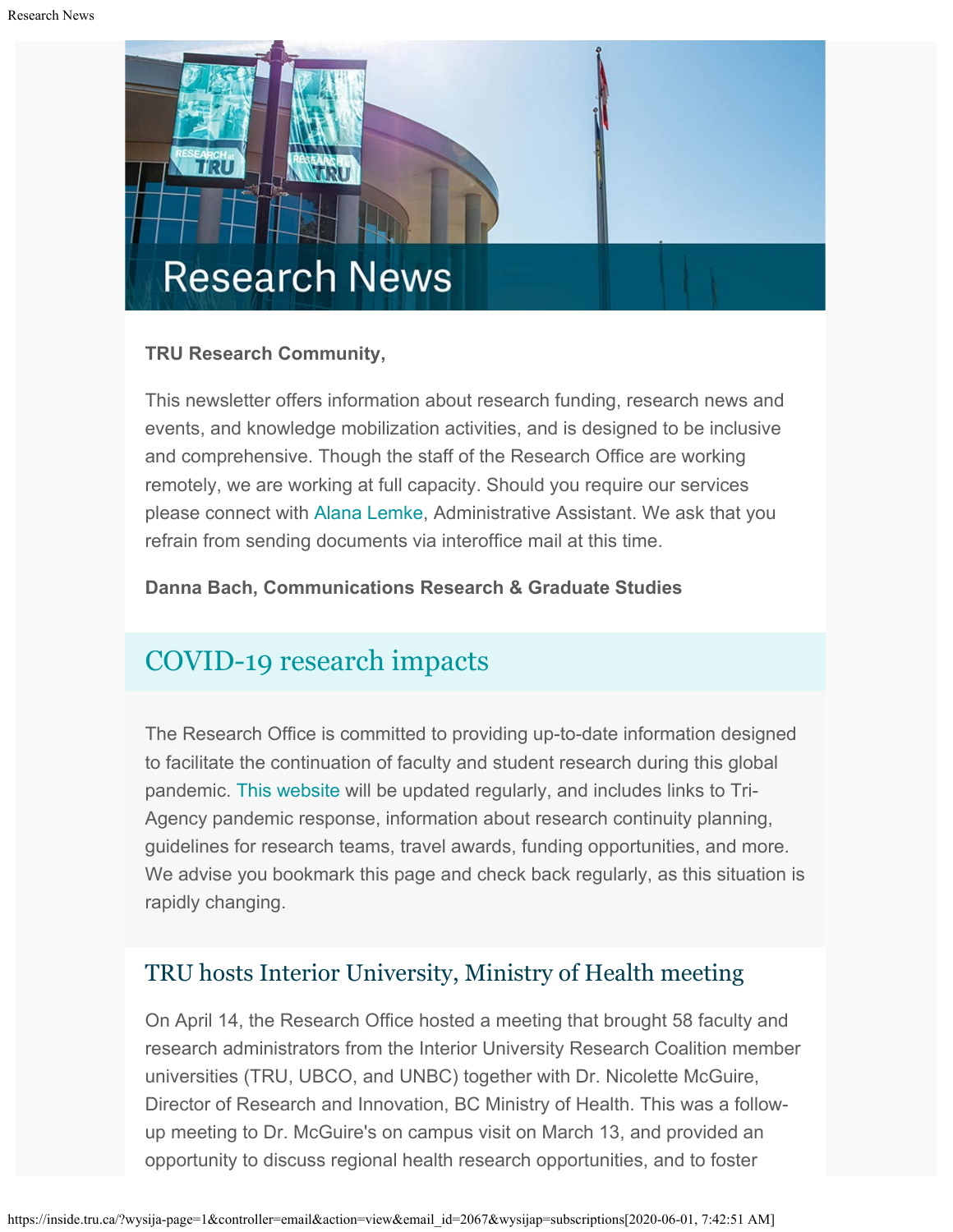collaborations related to COVID-19 research.

# [Research universities recognize unique responsibility to fight](https://vancouversun.com/opinion/opinion-research-universities-recognize-unique-responsibility-to-fight-spread-of-pandemic/) [spread of pandemic](https://vancouversun.com/opinion/opinion-research-universities-recognize-unique-responsibility-to-fight-spread-of-pandemic/)

The presidents of member institutions of the Research Universities' Council of British Columbia, which includes TRU President Dr. Brett Fairbairn, recently penned an op-ed outlining how research capacity is being harnessed to help stop the spread of COVID-19, and to help communities cope with its effects.

# [Remote thesis defences are now open](https://www.tru.ca/research/graduate-studies/remote-thesis-defence-procedures.html)

TRU remote thesis defences are now open to public audiences. Remote defences are conducted using BlueJeans, and specific meeting connection instructions will be provided in the email announcements that are distributed to the TRU community. After the candidate's committee has completed their rounds of questioning, and if time permits, audience members will have an opportunity to submit questions in writing using the chat feature.

Congratulations to those who recently completed their defences:

**Clayton Bradley, MSc Environmental Science,** "Reducing the cumulative effects of timber harvest and livestock grazing using debris barriers."

**Garret O'Connell, MSc Environmental Science,** "Elucidation of the biochemical factors governing the enzymatic desulfonate of 6:2 fluorotelomer sulfonate."

**Justin Mufford, MSc Environmental Science,** "Use of unmanned aerial vehicles (UAVs) to study cattle heat stress."

**Wei Mao, Master of Education**, "What do parents and teachers value about play pedagogy in children's English as a second language acquisition?"

**Aramide Taiwo, MSc Environmental Science**, "Application of capillary electrophoresis for the determination of organoarsenicals in poultry farm waters."

**Marriappan Vasudevan, Master of Business Administration**, "Credit risk modelling: A comparative analysis of artificial and deep neural networks."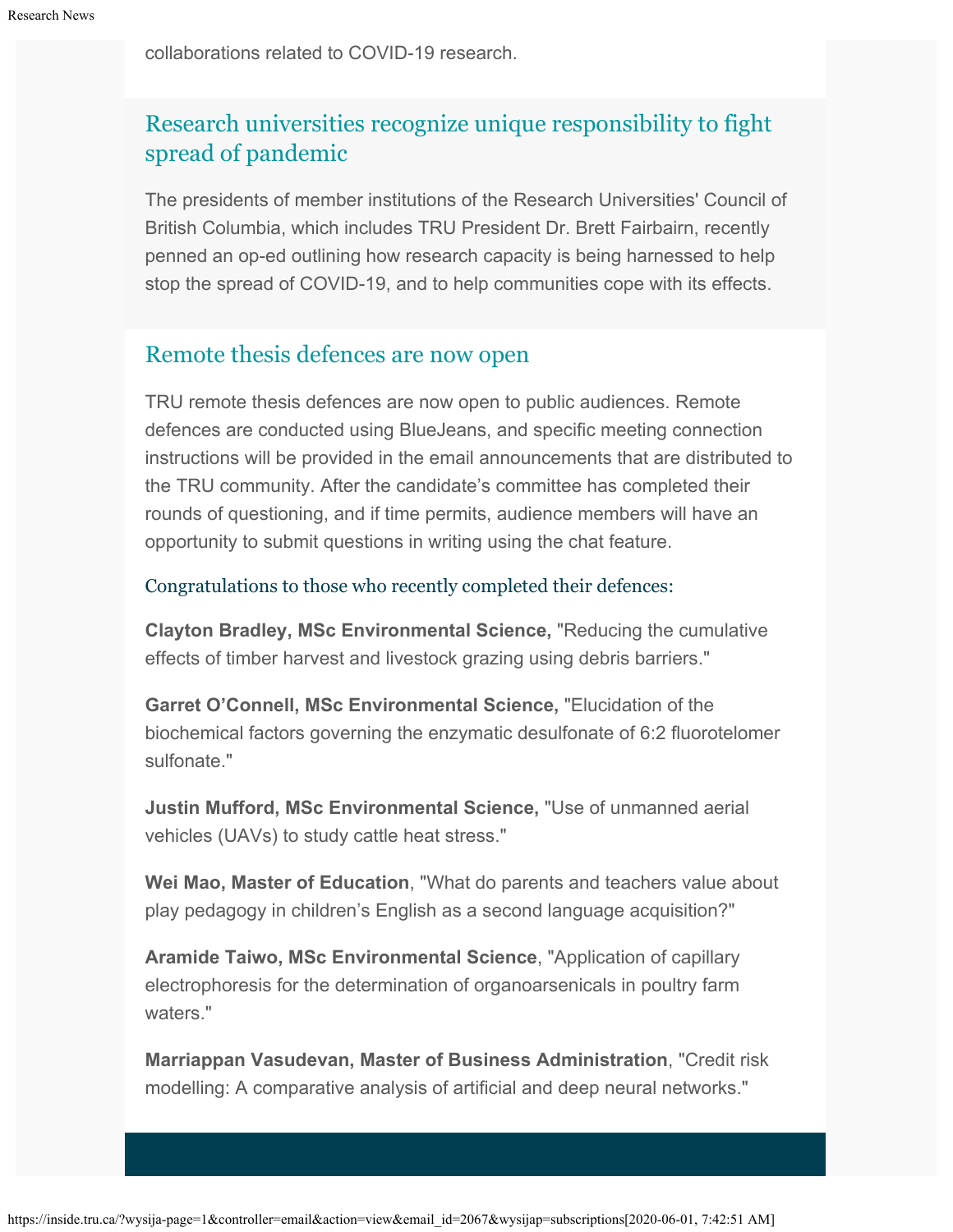# Research initiatives

# Tap into Research continues in a new format

We are thrilled with the response to our virtual Tap into Research series, and will continue to use this platform to mobilize TRU's research.

The talks all take place via YouTube Premier. Follow us on [Facebook](https://www.facebook.com/TRUResearch/) for all of our upcoming events.

• **Dr. Katie Sykes** presents, **[Law, Tech &](https://www.facebook.com/events/227951518507686/) COVID-19, May 13, 7 pm.** Dr. Sykes is working with a team of law students to build apps that help people navigate the rules for COVID-19 benefits, and she'll be available to discuss her research which explores how tech tools can empower people to understand and use their legal rights.

• **Dr. Lyn Baldwin** presents, **Learning through backyard botany, May 27, 7 pm**.

### From the archive

• **Dr. Laura Doan**[, Supporting early childhood educators in a crisis](https://youtu.be/SL7JPrvG7i8) (premiered April 8)

• **Dr. Mateen Shaikh**, [Interpreting COVID-19 data](https://youtu.be/SqLrvyRdmS4) (premiered April 22)

# Research News

# [Indigenous nursing research chair a](http://inside.tru.ca/2020/04/08/indigenous-nursing-research-chair-a-step-toward-authentic-reconciliation/) [step toward authentic reconciliation](http://inside.tru.ca/2020/04/08/indigenous-nursing-research-chair-a-step-toward-authentic-reconciliation/)

Dr. Lisa Bourque Bearskin has been awarded the CIHR Indigenous Nursing Research Chair, which brings with it an investment of \$1.52 million over five years.



### [Read more](http://inside.tru.ca/2020/04/08/indigenous-nursing-research-chair-a-step-toward-authentic-reconciliation/)

# [TRU launches Master of Science in](http://inside.tru.ca/2020/04/03/tru-launches-master-of-science-in-data-science/) [Data Science](http://inside.tru.ca/2020/04/03/tru-launches-master-of-science-in-data-science/)

TRU is now accepting applications for students in a new Master of Science in Data Science program that starts in fall 2020.



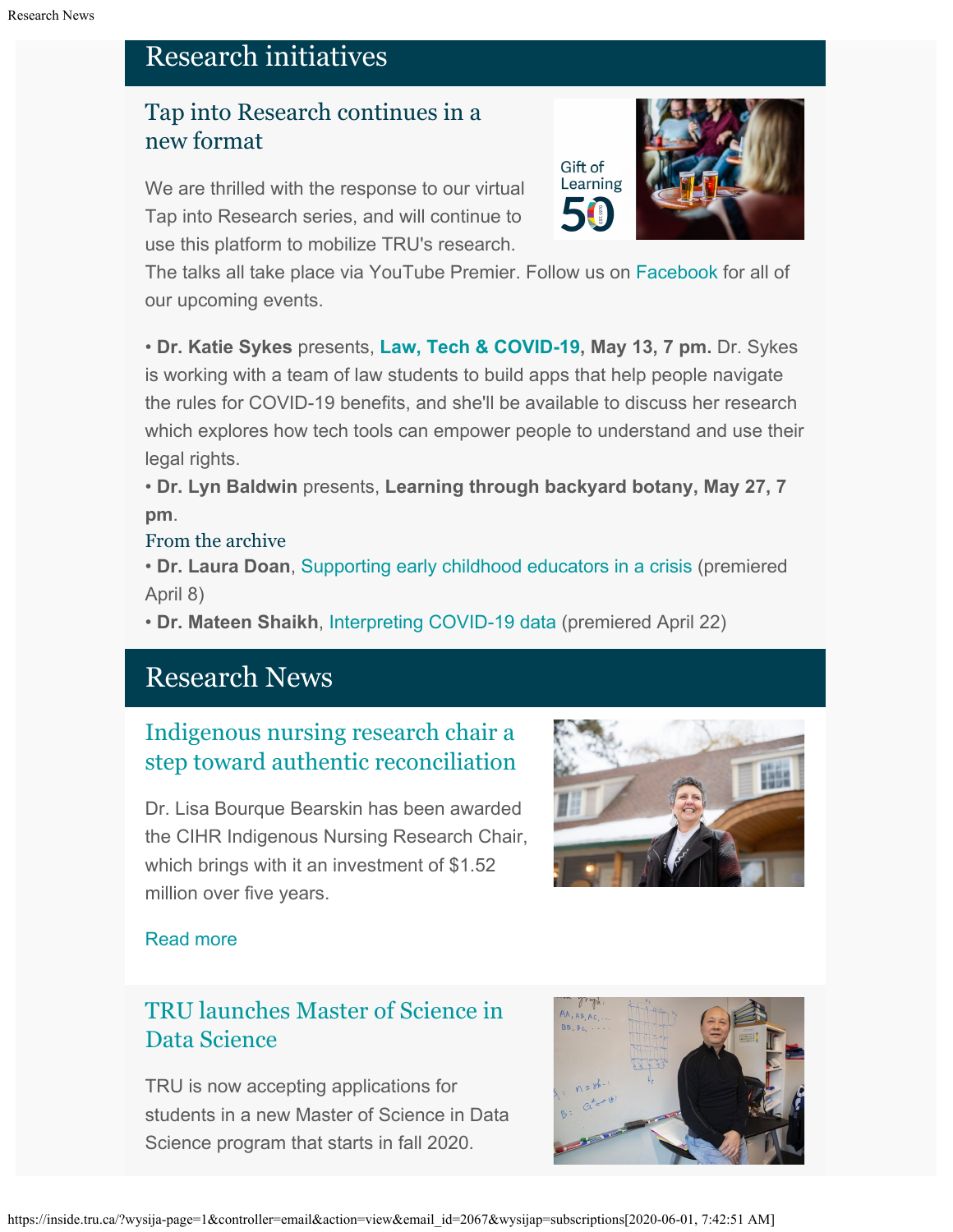#### [Read more](http://inside.tru.ca/2020/04/03/tru-launches-master-of-science-in-data-science/)

# [TRU supports students to spend](http://inside.tru.ca/2020/05/05/tru-supports-students-to-spend-summer-as-researchers/) [summer as researchers](http://inside.tru.ca/2020/05/05/tru-supports-students-to-spend-summer-as-researchers/)

Twenty-three exceptional undergraduates have been funded to spend the summer conducting independent research projects through TRU's prestigious UREAP program.



#### [Read more](http://inside.tru.ca/2020/05/05/tru-supports-students-to-spend-summer-as-researchers/)

# Researchers in the media

**[Brocklehurst badger not exactly garden variety](https://www.kamloopsthisweek.com/news/with-video-brocklehurst-badger-not-exactly-garden-variety-1.24130045)** When a Kamloops gardener found a badger tunnelling in her garden, local media reached out to Karl Larsen for insight into this endangered animal's appearance.

**[COVID-19 response: How's the government paying for it?](https://www.therockymountaingoat.com/2020/05/covid-19-response-hows-the-government-paying-for-it/)** Ehsan Latif offers his expertise on how quickly the economy might rebound after physical distancing measures are relaxed.

**[Mayor's economic recovery task force](https://www.kamloopsthisweek.com/news/mayor-s-economic-recovery-task-force-will-meet-in-may-june-and-august-1.24123953)** President Fairbairn, and Ehsan Latif are members of a municipal task force created to develop strategies for getting Kamloops "back on a positive economic trajectory."

**[Kamloops law professors join group reviewing BC's justice system in](https://www.kamloopsthisweek.com/news/kamloops-law-professors-join-group-reviewing-b-c-s-justice-system-in-wake-of-pandemic-1.24124980) [wake of pandemic](https://www.kamloopsthisweek.com/news/kamloops-law-professors-join-group-reviewing-b-c-s-justice-system-in-wake-of-pandemic-1.24124980)** TRU's Craig Jones and Katie Sykes are part of a provincial, cross-jurisdictional technical advisory group.

**[TRU professor explains how to read the COVID-19 curve](https://www.kamloopsthisweek.com/news/tru-professor-explains-how-to-read-the-covid-19-curve-1.24125268)** Mateen Shaikh, who presented a Tap into Research virtual lecture on April 22, simplifies how to understand the data we are presented with during daily provincial COVID updates.

**[TRU initiative helps people navigate COVID-19 support programs](https://www.bclocalnews.com/news/tru-initiative-helps-people-navigate-covid-19-support-programs/)** Called COVAID, a team of TRU law students are working with Katie Sykes to develop an app that helps people find out what support is available, and whether they qualify for it.

**[TRU professor awarded \\$1.5-million national research chair position](https://www.kamloopsthisweek.com/community/tru-professor-awarded-1-5-million-national-research-chair-position-1.24115100)** Lisa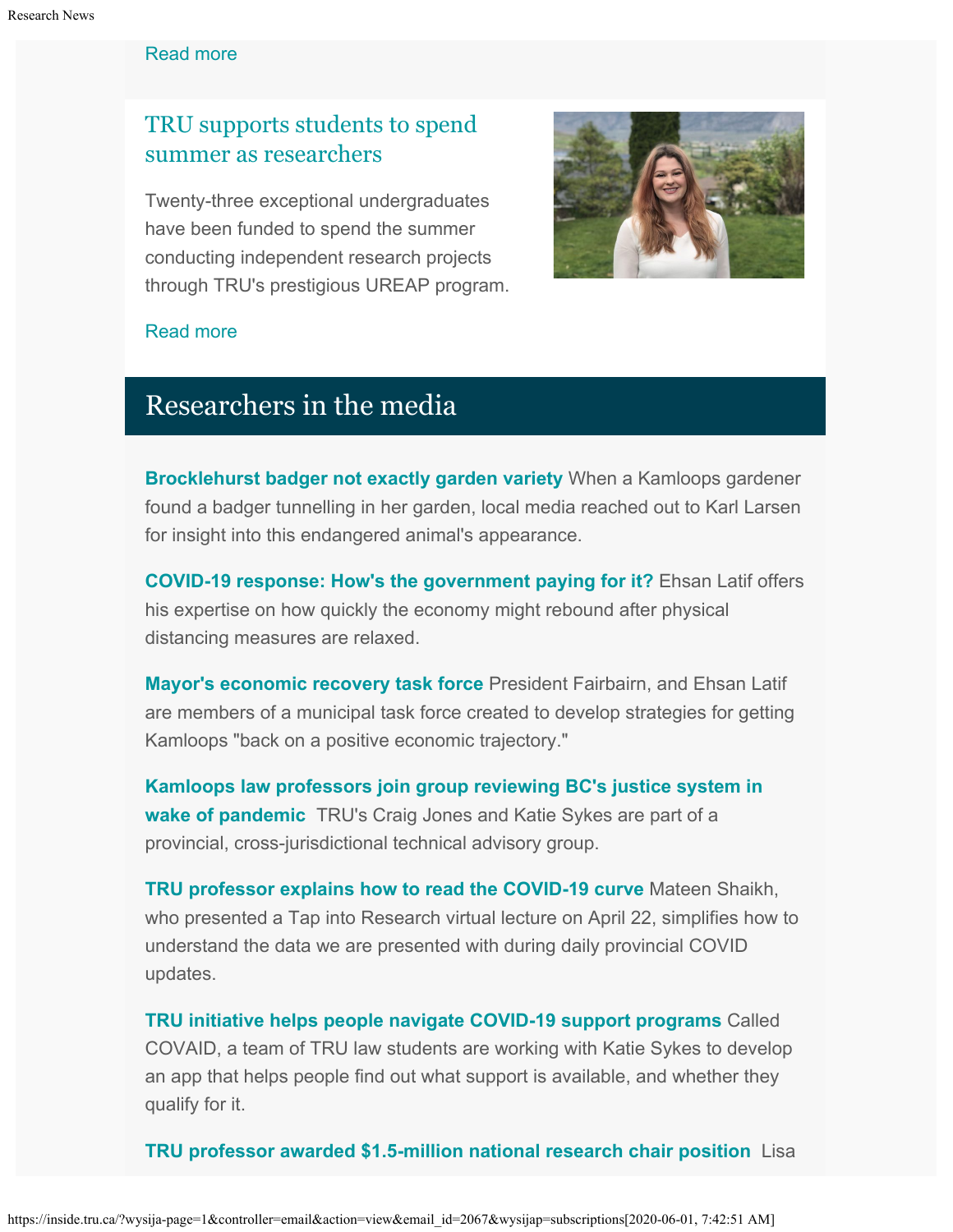Bourque Bearskin's research focuses on advancing Indigenous health nursing.

## Be part of The Conversation

TRU is a member of [The Conversation Canada](https://theconversation.com/ca), an independent news organization dedicated to bringing scholarly work to general readership. If you are interested in writing for The Conversation, contact [Danna Bach](mailto:dbach@tru.ca).

# Achievements

**Congratulations to Nancy Southin**, who is part of the research team that won the 2019 *Decision Sciences Journal of Innovative Education's* Best Teaching Brief Award for:

Snider, B., Southin, N., & Cole, R. (2019). Patio swings intermodal shipping competition: An Inquiry‐Based partial information exercise. *Decision Sciences Journal of Innovative Education, 17*(2), 146-162.

**Congratulations to Muhammad Mohiuddin**, who was selected as an evaluator for the Samuel-De Champlain Program, through Fonds de recherché Nature et technologies*.* Dr. Mohiuddin has also been invited to join the evaluation team for SSHRC's Insight Development Grant applications for 2020.

# Funding news

For the most up-to-date- news on Tri-Agency response to COVID-19, please visit the following:

- [COVID-19 Impacts on SSHRC's Policies and Programs](https://www.sshrc-crsh.gc.ca/news_room-salle_de_presse/covid-19-eng.aspx)
- [NSERC program information in relation to COVID-19](https://www.nserc-crsng.gc.ca/Media-Media/NewsRelease-CommuniqueDePresse_eng.asp?ID=1139)
- [CIHR: Coronavirus disease \(COVID-19\)](https://cihr-irsc.gc.ca/e/51917.html)

**BC COVID-19 Strategic Research Advisor Committee (SRAC):** The first iteration of the [BC COVID-19 Strategic Research Framework: An Evolving](https://www.msfhr.org/sites/default/files/APRIL%2027%202020%20FRAMEWORK%20ISSUE%201.pdf%22%20%5Ct%20%22_blank) [Guide for Decision-makers and Researchers](https://www.msfhr.org/sites/default/files/APRIL%2027%202020%20FRAMEWORK%20ISSUE%201.pdf%22%20%5Ct%20%22_blank) has been published. A key goal of the Framework is to prioritize high quality research that will help to control, mitigate and eliminate the harmful effects of COVID-19 related disease and their impact on the people of BC. As part of the roll out of the Framework, SRAC is [seeking feedback](https://www.research.net/r/SRAC-Feedback%22%20%5Ct%20%22_blank) on Issue 1 from the research community and others.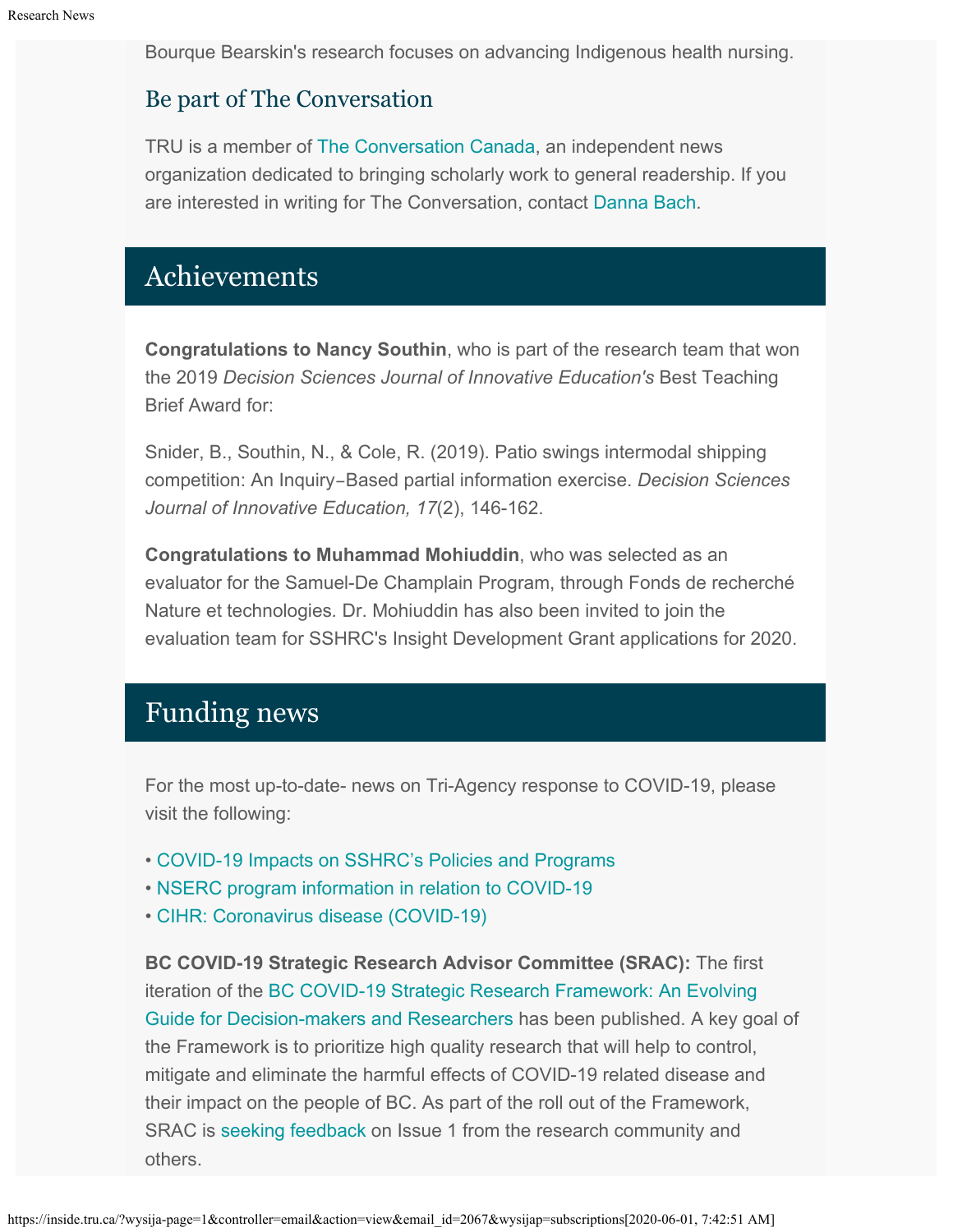Please visit [COVID-19 Research Impacts](https://www.tru.ca/research/covid-19-research-impacts.html) for more information.

At this time all research granting agencies are adjusting grant and award application dates, adjudication periods, reporting timelines, and spending policies. For specifics, please contact [Megan Prins](mailto:mprins@tru.ca).

# Funding opportunities (external)

For information about upcoming external funding opportunities, please consider bookmarking the [Funding Calendar](https://www.tru.ca/research/research-services/research-services-faculty/faculty-research-funding/funding-deadlines.html). A new calendar for [COVID related](https://www.tru.ca/research/research-services/research-services-faculty/faculty-research-funding/funding-deadlines.html) [research grants](https://www.tru.ca/research/research-services/research-services-faculty/faculty-research-funding/funding-deadlines.html) has been created, and features sponsored research opportunities on the novel coronavirus.

• To receive critical institutional approval and grant development support, please contact [Anita Sharma](mailto:ansharma@tru.ca) or [Megan Prins](mailto:mprins@tru.ca) at least **two weeks prior** to the listed deadline. Deadlines noted below are external deadlines.

# Canada Council for the Arts [Digital Originals](https://canadacouncil.ca/initiatives/digital-originals)

## **Deadlines: Rolling, mid-May to June 15 Award amount: \$5,000**

This initiative offers micro innovation grants to help artists, arts groups, and organizations pivot their work for online sharing.

• Artists, groups, organizations can either adapt their existing work or create a new work for digital dissemination to the Canadian public during the COVID-19 pandemic.

• Funded projects will be housed on a dedicated CBC/Radio-Canada website.

• Additionally, CBC/Radio-Canada will feature selected projects on at least one of its digital platforms. Selected projects for the curated CBC-Radio/Canada showcase will receive a supplemental amount of \$1,000.

# **CIHR**

**Fall Project Grant Update:** Please read a message from CIHR President, Michael J. Strong, ["Planning for the Fall Project Grant Competition](https://cihr-irsc.gc.ca/e/51952.html)."

### [CIHR seeking peer reviewers](https://www.researchnet-recherchenet.ca/rnr16/vwOpprtntyDtls.do?all=1&masterList=true&next=1&prog=3309&resultCount=25&sort=program&type=EXACT&view=currentOpps&language=E)

In order to ensure a high-quality competition, CIHR is seeking experienced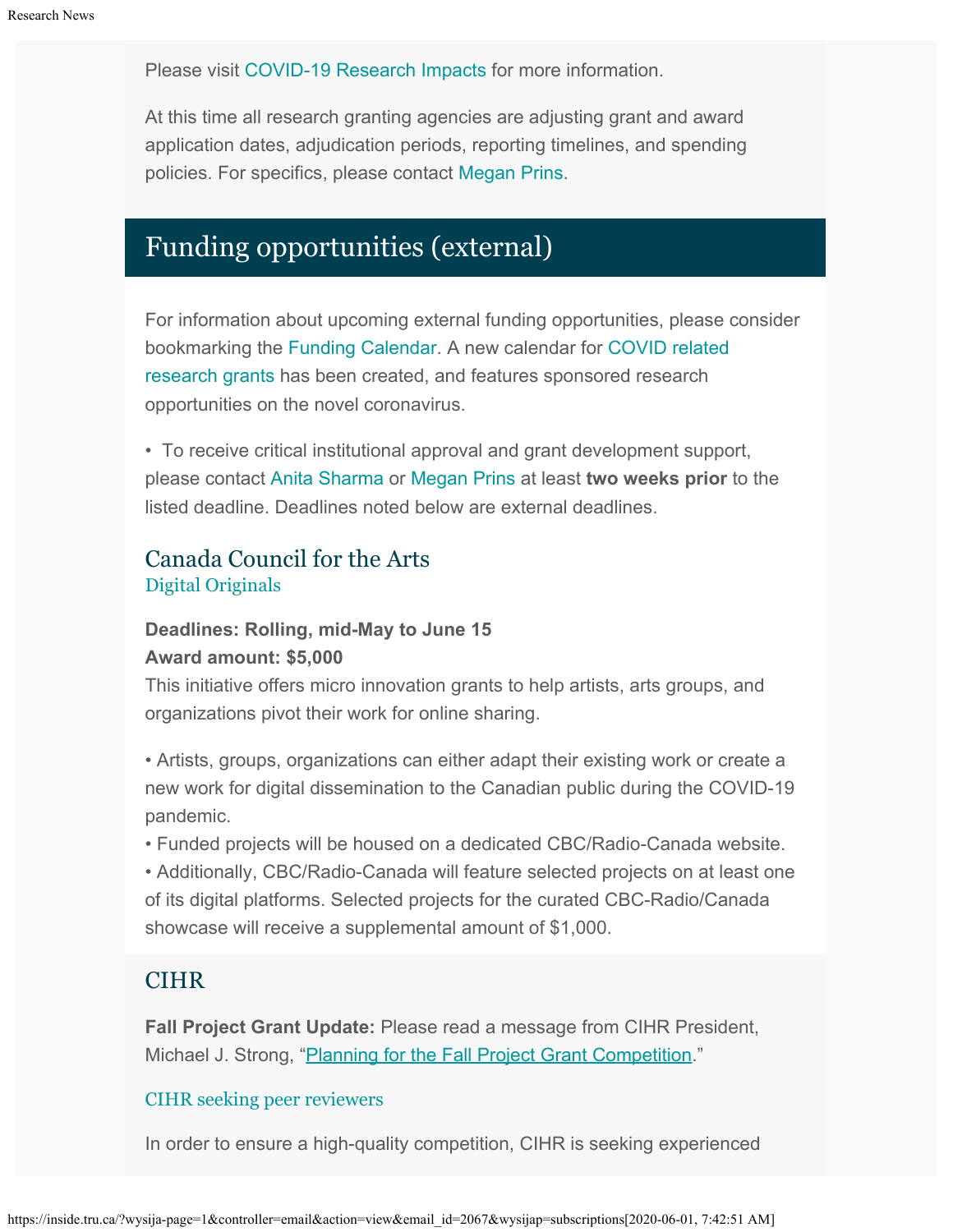reviewers to participate as peer reviewers for the [Operating Grant: COVID-19](https://www.researchnet-recherchenet.ca/rnr16/vwOpprtntyDtls.do?all=1&masterList=true&next=1&prog=3309&resultCount=25&sort=program&type=EXACT&view=currentOpps&language=E) [May 2020 Rapid Research Funding Opportunity](https://www.researchnet-recherchenet.ca/rnr16/vwOpprtntyDtls.do?all=1&masterList=true&next=1&prog=3309&resultCount=25&sort=program&type=EXACT&view=currentOpps&language=E). If you are interested, please send your CV to [CIHR.](mailto:EHTRF-FRNMS@cihr-irsc.gc.ca)

[Banting Postdoctoral Fellowship](https://banting.fellowships-bourses.gc.ca/en/app-dem_overview-apercu.html)

**Competition launch, June 1; deadline Oct. 1 Award value: \$70,000**

The objective of the Fellowship program is to:

• attract and retain top-tier postdoctoral talent, both nationally and internationally

• develop their leadership potential

• position them for success as research leaders of tomorrow

[Team Grant: Food Security and Climate Change in the Canadian North](https://www.researchnet-recherchenet.ca/rnr16/vwOpprtntyDtls.do?prog=3269&view=search&launchMonth=2&launchYear=2020&type=EXACT&resultCount=25&next=1)

**Deadline: LOI: Aug. 5** (successful LOIs will be awarded \$25,000 to develop a full application)**; Full application May 2021**

#### **Award amount: Up to 1.5 million over 4 years.**

The goal of this initiative is to support multidisciplinary teams of researchers, knowledge users and/or partners to work together to address food security and climate change in the North.

### SSHRC

#### [Partnership Engage Grants](http://www.sshrc-crsh.gc.ca/funding-financement/programs-programmes/partnership_engage_grants-subventions_d_engagement_partenarial-eng.aspx)

### **Deadlines: June 15, Sept. 15, Dec. 15 Award amount: \$7,000 to \$25,000**

These grants provide short-term and timely support for partnered research activities that will inform decision-making at a single partner organization from the public, private or not-for-profit sector. The partnerships supported through these grants respond to immediate needs and time constraints facing organizations in non-academic sectors.

#### [Insight Grants](http://www.sshrc-crsh.gc.ca/funding-financement/programs-programmes/insight_grants-subventions_savoir-eng.aspx)

#### **Deadline: Oct. 15**

**Award amount: Stream A: \$7,000 to \$100,000; Stream B: \$100,001 to \$400,000**

Insight Grants support research excellence in the social sciences and humanities. Funding is available to both emerging and established scholars for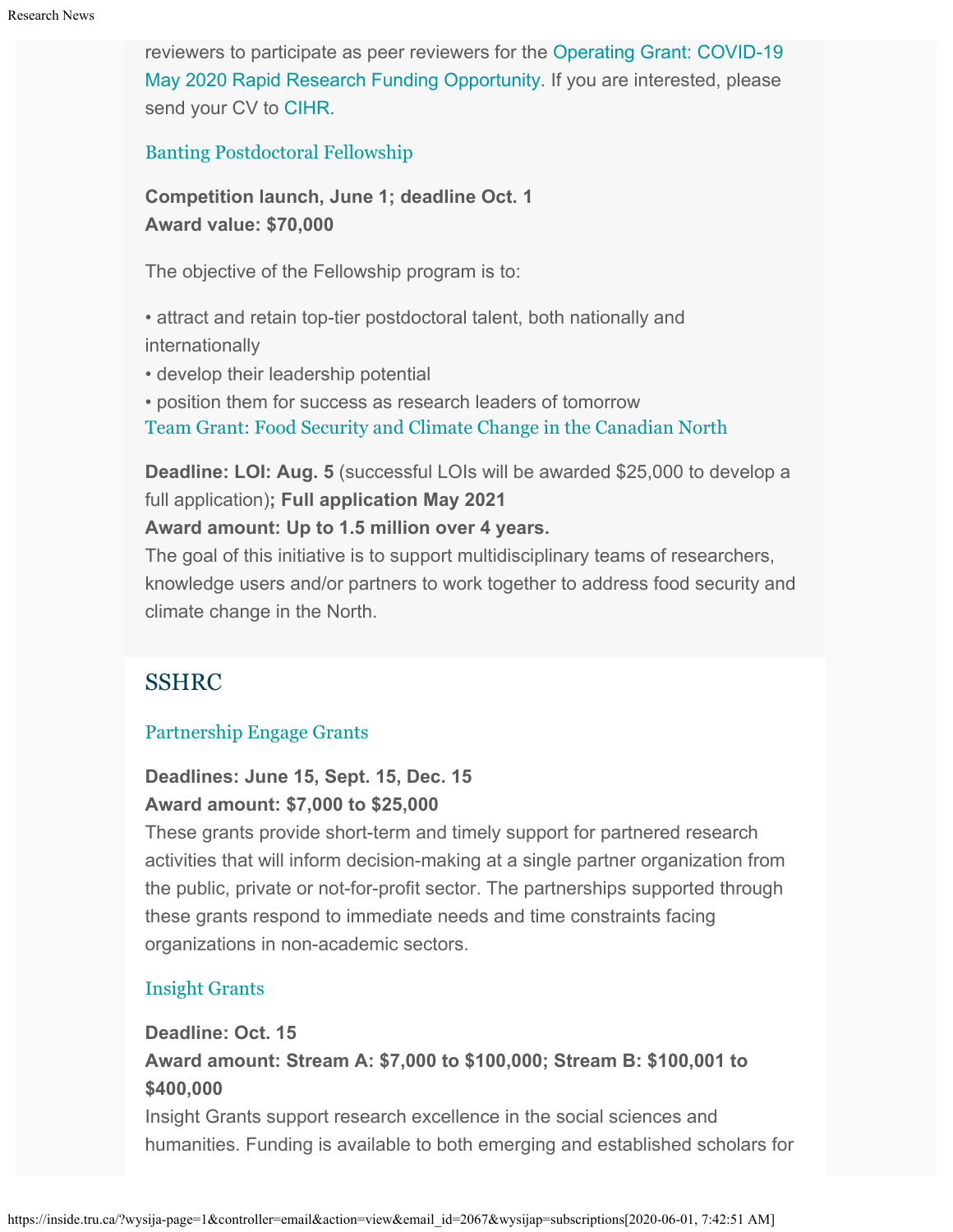research initiatives. Stable support for long-term research initiatives is central to advancing knowledge. It enables scholars to address complex issues pertaining to individuals and societies, and to further our collective understanding. Insight Grant research initiatives may be undertaken by an individual researcher or a team of researchers working in collaboration.

#### [Connection Grants](http://www.sshrc-crsh.gc.ca/funding-financement/programs-programmes/connection_grants-subventions_connexion-eng.aspx)

## **Deadlines: Aug. 1, Nov. 1, Feb. 1 Award amount: \$7,000 to \$25,000 (events); up to \$50,000 (outreach activities)**

Connection grants support events and outreach activities geared toward shortterm, targeted knowledge mobilization initiatives. Events and outreach activities funded by a Connection Grant may often serve as a first step toward more comprehensive and longer-term projects potentially eligible for funding through other SSHRC funding opportunities listed in SSHRC's Funding search tool.

# NSERC

### [NSERC Research Tools and Instruments grants](http://www.nserc-crsng.gc.ca/Professors-Professeurs/RTII-OIRI/RTI-OIR_eng.asp)

#### **Deadline: Oct. 25**

### **Award value: \$7,001-\$150,000**

Research Tools and Instruments (RTI) grants foster and enhance the discovery, innovation and training capability of university researchers in the natural sciences and engineering by supporting the purchase of research equipment and installations.

### [NSERC Discovery Grants](http://www.nserc-crsng.gc.ca/Professors-Professeurs/DGIC-CISD_eng.asp)

# **Deadline: NOI Aug 4 –** [NOI is open and available now on Research Portal](https://www.nserc-crsng.gc.ca/Professors-Professeurs/Grants-Subs/DGIGPNotice-PSIGPAvis_eng.asp)**; Nov. 1 (external full application)**

The Discovery Grants Program supports ongoing programs of research in the natural sciences and engineering with long-term goals. These grants recognize the creativity and innovation that are at the heart of all research NSERC[.](https://www.nserc-crsng.gc.ca/Innovate-Innover/COVID-19/index_eng.asp)

### [Alliance Grants](https://www.nserc-crsng.gc.ca/Innovate-Innover/alliance-alliance/index_eng.asp)

### **Deadlines: ongoing**

NSERC is pleased to announce the opening of the next phases of [Alliance](https://www.nserc-crsng.gc.ca/Innovate-Innover/alliance-alliance/index_eng.asp) [grants](https://www.nserc-crsng.gc.ca/Innovate-Innover/alliance-alliance/index_eng.asp). Alliance grants are now open for [Option 1](https://www.nserc-crsng.gc.ca/Innovate-Innover/alliance-alliance/funding-financement_eng.asp#option1) applications requesting over \$20,000 annually from NSERC, and [Option 2](https://www.nserc-crsng.gc.ca/Innovate-Innover/alliance-alliance/index_eng.asp) applications requesting support for up to 90% or 100% of the costs of the project are now open.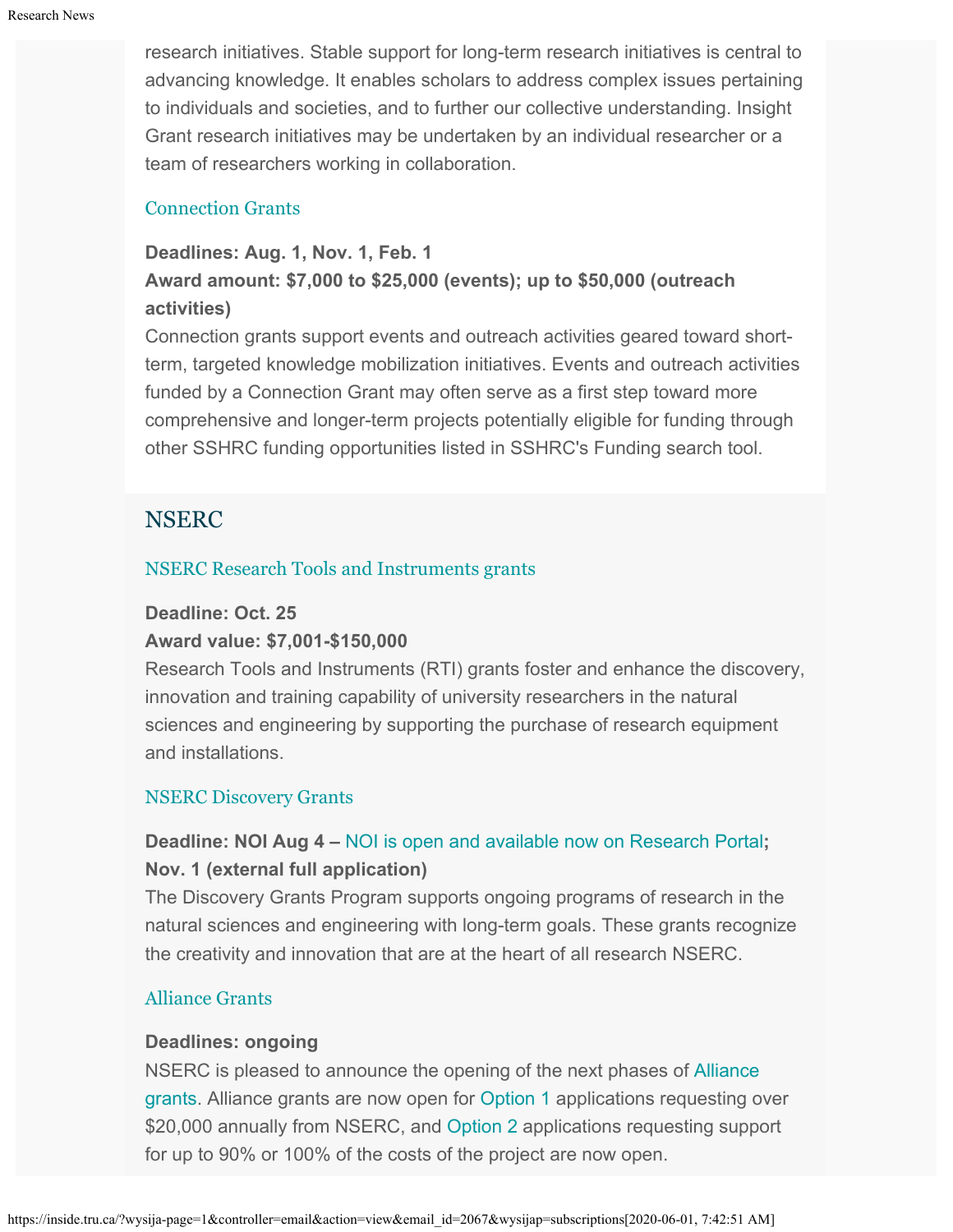Alliance grants encourage university researchers to collaborate with partner organizations, which can be from the private, public or not-for-profit sectors. Please also see [slide deck](https://one.tru.ca/sites/rgs/ToolsandResources/_layouts/15/WopiFrame.aspx?sourcedoc=/sites/rgs/ToolsandResources/Shared%20Documents/NSERC_ALLIANCE.pptx&action=default) from NSERC Research and Innovation Development Officer, Pam Giberson's presentation at TRU. And an Alliance Grant application ["Top Tips"](https://one.tru.ca/sites/rgs/ToolsandResources/_layouts/15/WopiFrame.aspx?sourcedoc=/sites/rgs/ToolsandResources/Shared%20Documents/Alliance%20Grant%20-%20Top%20Tips%20EN%20%20FR.pdf&action=default) document.

# Foundations

[Spencer Foundation: Research Grants on Education - Large](https://www.spencer.org/grant_types/large-research-grant)

# **Deadlines: Intent to Apply, June 18; full proposal, July 14 Award amount: \$125,000 to \$500,000**

The Large Research Grants on Education Program supports education research projects that will contribute to the improvement of education, broadly conceived. This program is "field-initiated" in that proposal submissions are not in response to a specific request for a particular research topic, discipline, design, method, or location. The program's goal is to support rigorous, intellectually ambitious and technically sound research that is relevant to the most pressing questions and compelling opportunities in education.

## [Spencer Foundation: Research Grants on Education – Small](https://www.spencer.org/grant_types/small-research-grant)

## **Deadlines: July 1 (second cycle) Award amount: Up to \$50,000**

The Small Research Grants Program supports education research projects that will contribute to the improvement of education, broadly conceived. They accept applications three times per year. Like the "Large" program, proposal submissions do not have a specific topic.

## [Max Bell Foundation: Project Grants and Development Grants](https://maxbell.org/our-work/granting/types-programs/)

### **Deadline: Ongoing**

## **Award amount: \$10,000-\$200,000/ 1-3 years**

**Project Grants** support clearly defined activities designed to achieve a specific objective that aligns with the Foundation's mission and criteria and that seek to support projects with a high likelihood of informing public policy and practice. Current program areas include: Health & Wellness; Education; the Environment.

**Development Grants** support organizations who wish to undertake short-term (typically 4 month) work that will better position them to succeed with larger projects (e.g., environmental scanning; background research; project planning; proposal development etc.). Development grants are described in more detail [here](https://maxbell.org/our-work/types-programs/).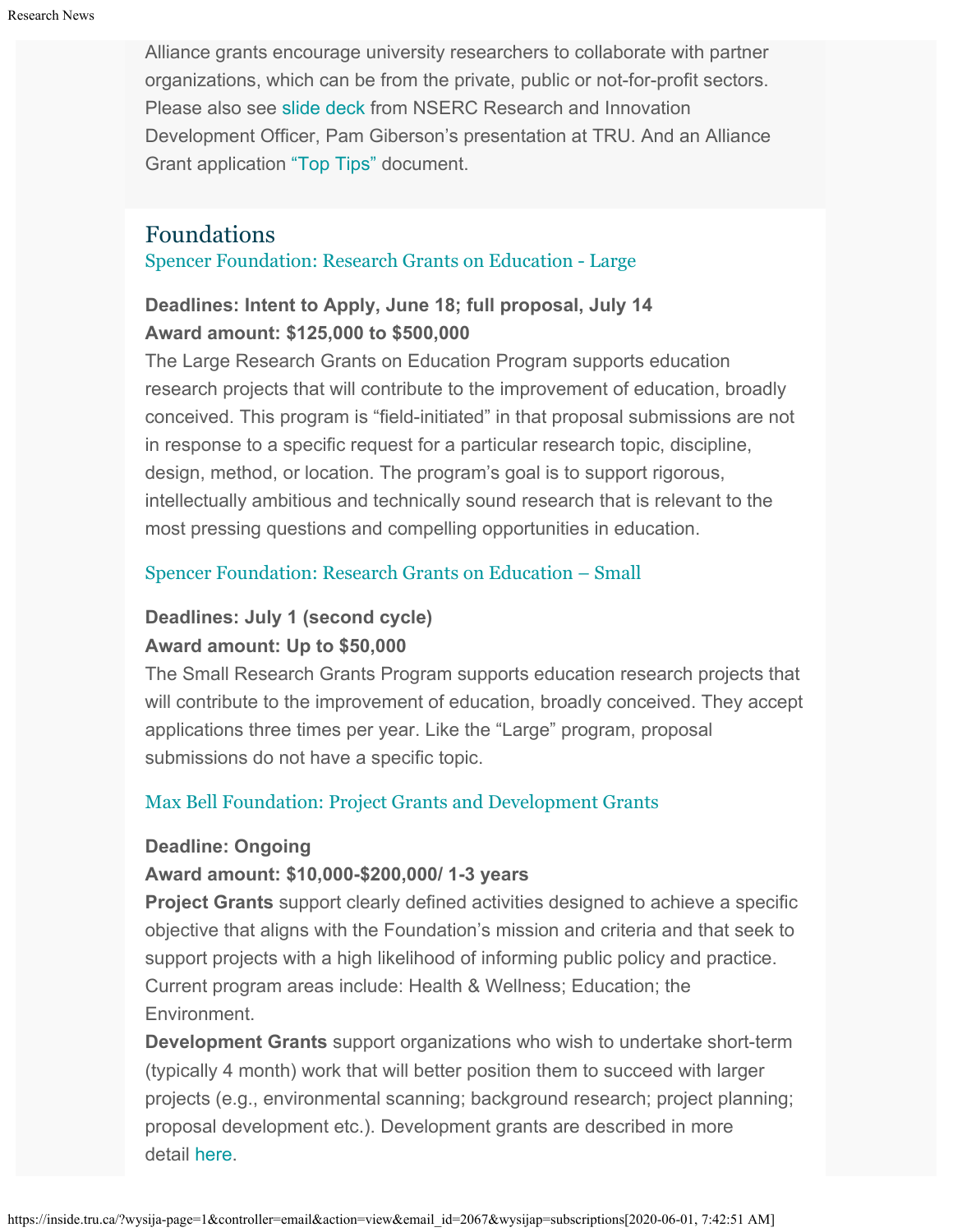### [Michael Smith Foundation for Health Research: Convening & Collaborating](https://www.msfhr.org/2020-convening-collaborating-competition) [\(C2\), and Reach](https://www.msfhr.org/2020-convening-collaborating-competition)

## **NEW Deadline: Sept. 28 Award amount: Up to \$15,000**

C2 awards bring together researchers and research users to co-develop research aligned with BC's health system priorities. Reach awards bring together researchers and research users to support the dissemination of research evidence, within the context of related knowledge, and increase its potential impact. Together, teams co-develop events, activities, and/or tools, so they can share research findings and evidence with audiences who can directly use the knowledge.

### [Government of Canada Accessible Technology Program](http://www.ic.gc.ca/eic/site/118.nsf/eng/00002.html)

### **Deadline: June 2**

This program will co-fund innovative projects led by the private sector, not-forprofit organizations and research institutes to develop new assistive and adaptive digital devices and technologies in order to make it easier for Canadians with disabilities to more fully participate in the digital economy.

### [Horizon 2020 - Marie Sk](https://ec.europa.eu/info/funding-tenders/opportunities/portal/screen/opportunities/topic-details/msca-if-2020)[ł](https://ec.europa.eu/info/funding-tenders/opportunities/portal/screen/opportunities/topic-details/msca-if-2020)[odowska-Curie Actions - Individual Fellowships](https://ec.europa.eu/info/funding-tenders/opportunities/portal/screen/opportunities/topic-details/msca-if-2020)

### **Deadline: June 1**

Horizon 2020 Marie Skłodowska-Curie Actions (MSCA) - Individual Fellowships provide opportunities to researchers of any nationality to acquire and transfer new knowledge and to work on research and innovation in Europe and beyond.

### [OECD Co-operative Research Programme](http://www.oecd.org/agriculture/crp/applications/)

### **Deadline: Sept. 10**

The main objective of the programme is to strengthen scientific knowledge and provide relevant scientific information and advice that will inform future policy decisions related to the sustainable use of natural resources in the areas of agriculture, food, fisheries and forests.

# Funding Opportunities (internal)

### [Research Training Recognition Fund](https://www.tru.ca/__shared/assets/RTRF_Application43168.pdf)

**Deadline for fall release: May 15 New! Revised Application Form and Submission Process** The Research Training Recognition Fund reflects TRU's ongoing commitment